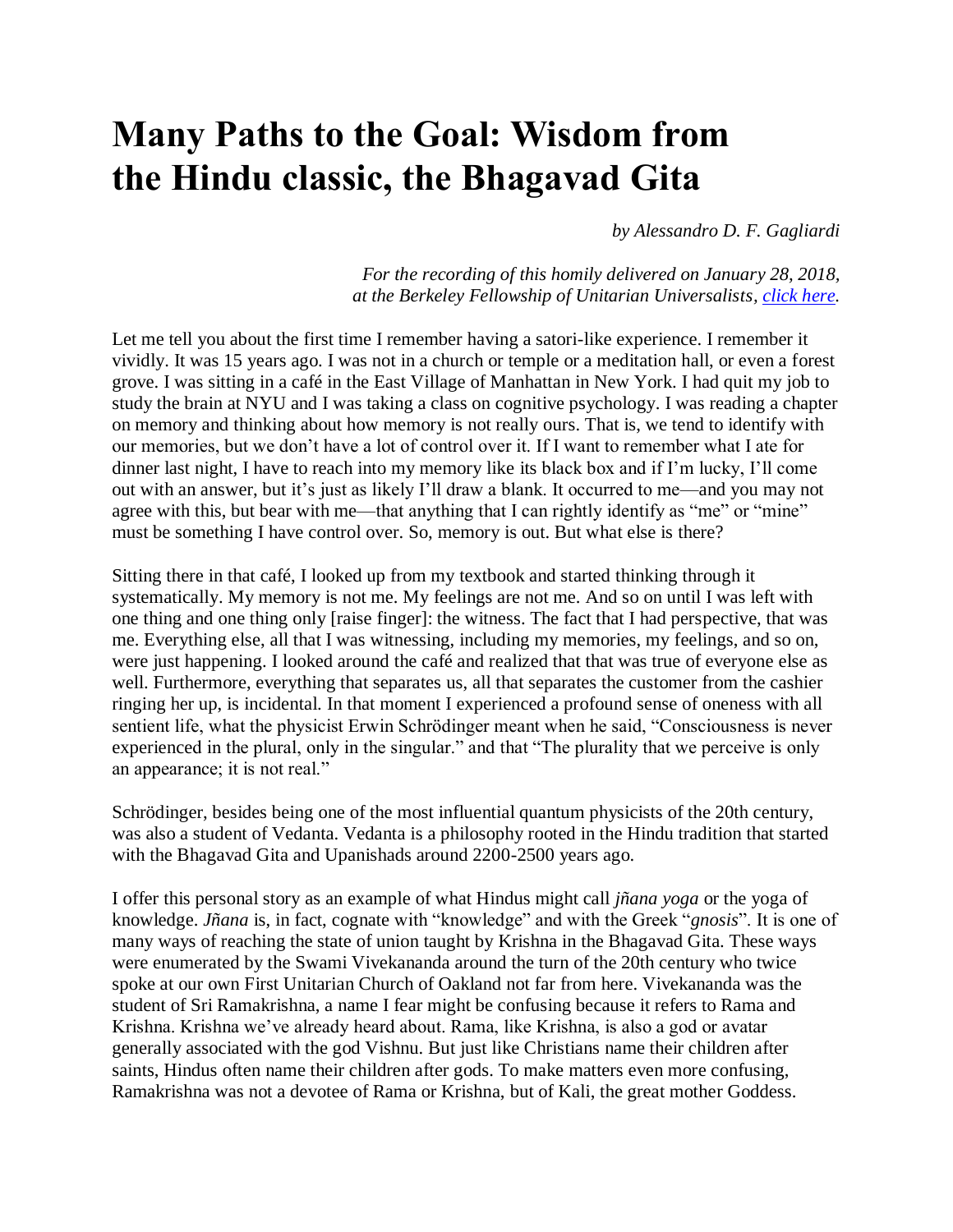On the topic of the various yogas, Ramakrishna explained,

Innumerable are the ways that lead to God. If you are sincere, you will attain God in the end, whichever path you follow. Roughly speaking there are three kinds of *yog*: *jñana yog*, *karma yog*, and *bhakti yog*.

What is *jñana yog*? The *jñani* seeks to realize Brahman. He discriminates saying, 'Not this, not this'. He discriminates between the Real and the unreal. As he comes to the end of discrimination, he goes into samadhi [or enlightenment] and attains the Knowledge of Brahman.

What is karma *yog*? Its aim is to fix one's mind on God by means of work. If a householder performs his duties in the world in a spirit of detachment,

surrendering the results to God and with devotion to God in his heart, he may be said to practice karma *yog*.

What is *bhakti yog*? It is to keep the mind on God by chanting His name and glories.

In speaking this way about *karma yog* and *bhakti yog*, Ramakrishna has in mind a personal God—that is—someone he can have a personal relationship with. And indeed, he did. But for many of us here today, living in a secular liberal society in the 21st century, that might be a difficult concept to deal with. Even those of us who do cultivate a personal relationship with deity might feel a bit embarrassed.

But if we allow that there is something much greater than us—which I think we must do both as religious people and as thinking people—then it is not unreasonable to relate to that which is so much greater than us as a person. This approach lends itself to the path of *bhakti yog*, or the path of devotion.

That is one way to relate to God, or to Brahman, which is the Sanskrit word for the Absolute. It is a very common way. It appears in all religions. But it is not the only way. Indeed, one of the things I admire most about Hinduism is that it is very clear that there are many ways.

At the World's Parliament of Religions in Chicago, in 1893, Swami Vivekananda spoke on the history of Hinduism:

From the high spiritual flights of the Vedanta philosophy, of which the latest discoveries of science seem like echoes, to the low ideas of idolatry with its multifarious mythology, the agnosticism of the Buddhists, and the atheism of the Jains, each and all have a place within the Hindu religion.

What does this have to do with us? Walking in the door of many UU churches and fellowships, you might see fliers for Humanist UUs, for Pagan UUs, for Christian, Jewish, and Buddhist UUs; for social justice activists, environmentalists, and so on. In these, I see the same multifarious paths described in Hinduism also embraced in the eclecticism of Unitarian Universalism.

Humanist and Buddhist UUs, each in their own way seek enlightenment through discernment. Christian and Pagan UUs reach toward the transcendent through forms of worship. Meanwhile, our many social justice efforts reach towards those values of ultimate concern through works. Of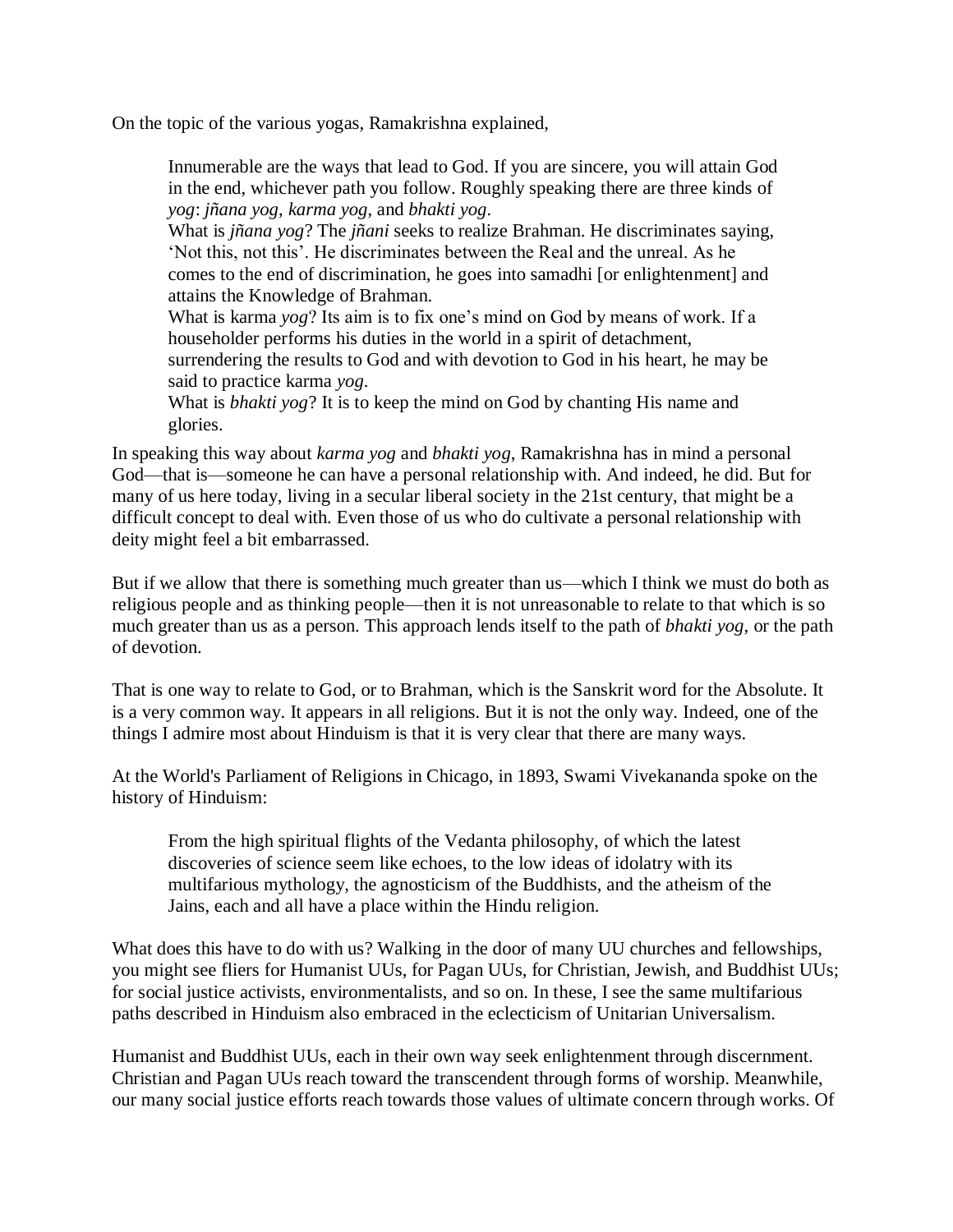course, these different paths are not mutually exclusive. But too often, I've found, people who favor one tend to view theirs as superior to all others. I hear the theist tell me that salvation comes from worship of God alone. I hear the contemplative tell me that only when I sit down and quiet myself will I begin to grasp reality as it truly is. And I hear the activist tell me– paraphrasing the epistle of James–that "faith without works is dead." All of these people are right in their own way, but they are all seeing only part of the picture, part of religion. In the Bhagavad Gita, Krishna tells us:

Some worship through sacrifice. Others offer the senses, those of hearing and the rest, into the fires of perfect discipline. Still others offer the actions of all the sense and actions of the life-breath.

Some by meditation behold the supreme Spirit in the heart with the help of their refined and sharp intellect; others realize It through the discipline of Knowledge, and others, again, through the discipline of Action.

These are the methods of religion. The word "religion" derives from the Latin *religare* which means "to bind." In this way, it is similar to the Sanskrit word *yog* I mentioned earlier, which is cognate with the English word "yoke". But "bind to" what? "Yoke" to what? Ramakrishna would call it Brahman or "God".

When people ask me if I believe in God, I really don't know how to answer. I tend to agree with Eliphas Levi who wrote, "that such a God as the majority of atheists conceive does not exist." Now, in saying this Levi was being a bit ironic as he was in fact a theist and indeed, a mystic. And so, by saying that he doesn't believe in the God that atheists reject, he was careful not to say that he didn't believe in God. So, who or what is Levi's God? What is my God? More importantly, what (or who) is your God?

Recall how God, in the voice of Krishna, reveals themself in the Bhagavad Gita:

I am the Self that dwells in the heart of every mortal creature: I am the beginning, the lifespan, and the end of all.

I am the radiant sun among the light-givers: I am the mind: I am consciousness in the living.

I am death that snatches all; I, also, am the source of all that shall be born.

I am time without end: I am the sustainer: my face is everywhere.

I am the beginning, the middle, and the end in creation: I am the knowledge of things spiritual.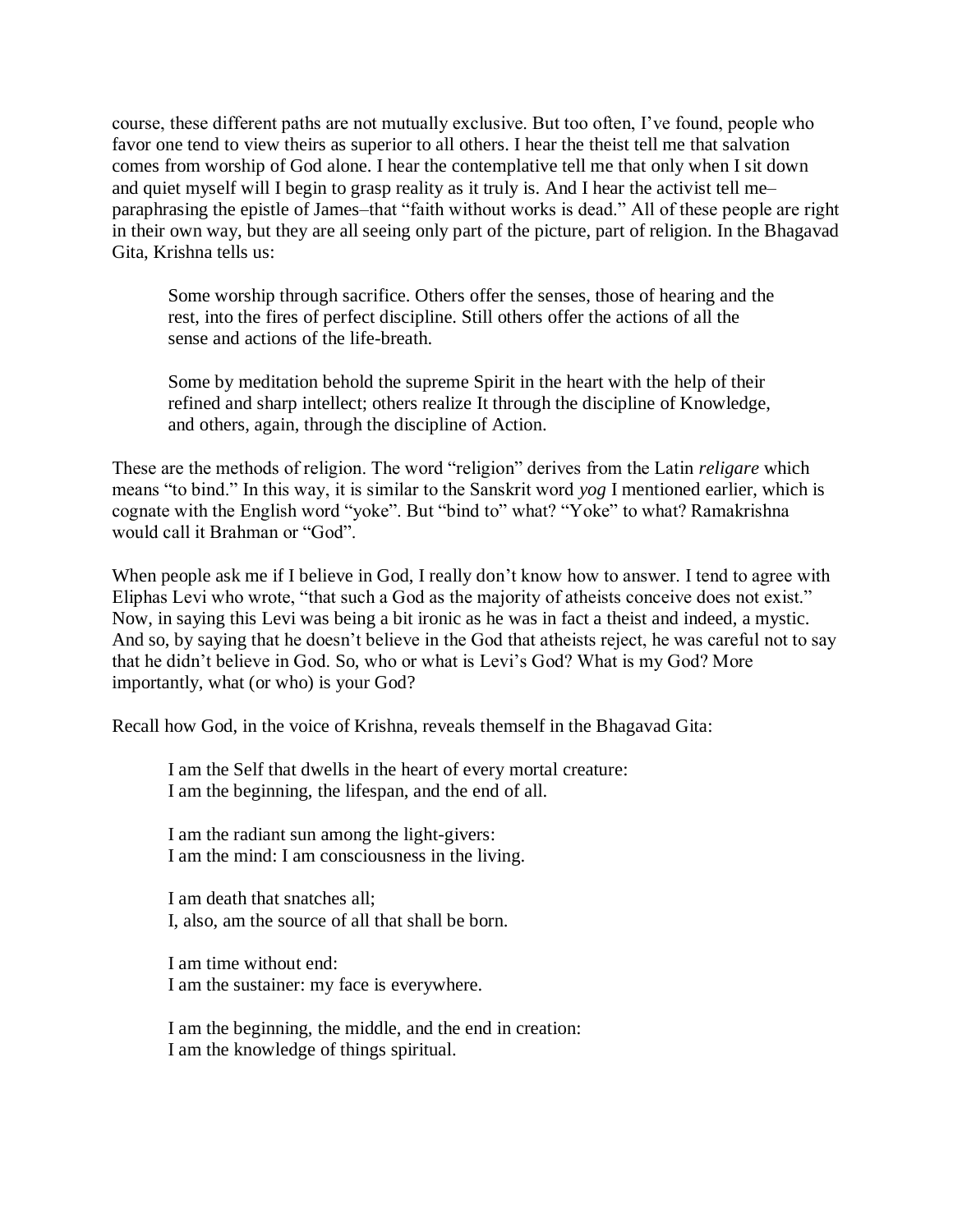I am glory, prosperity, beautiful speech, memory, intelligence, steadfastness, and forgiveness.

I am the divine seed of all lives. In this world nothing animate or inanimate exists without me.

I am the strength of the strong; I am the purity of the good.

I am the knowledge of the knower. There is no limit to my divine manifestations.

Whatever in this world is powerful, beautiful, or glorious, that you may know to have come forth from a fraction of my power and glory.

I am Vishnu...I am Indra...I am Shiva...I am Rama...I am Krishna… I am you....

When another student of Ramakrishna—who called himself M—first met his teacher, Ramakrishna asked him, "do you believe in God with form or without form?" M replied, "Sir, I like to think of God as formless." Ramakrishna answered, "Very good. It is enough to have faith in either aspect…. But never for a moment think that this alone is true and all else false. Remember that God with form is just as true as God without form. But hold fast to your own conviction."

Returning to the story, as Krishna is advising Arjuna on the correct course of action to take in light of the fact that he is to go to war against his own kin—and are we not all, ultimately, of one kin—Krishna tells him:

Moreover, considering your own dharma, you should not waver.

Truly, for a warrior, nothing better exists than a battle fought according to dharma.

What is dharma? It is usually translated as "duty", sometimes as "law". As "law" it can carry the same connotation as physical laws, as in the dharma of an electron to bend towards a positive magnetic field. But when talking about people, dharma gets more complicated. Within the context of the Bhagavad Gita, Arjuna's dharma is clear. He was born into the warrior caste and it is his duty to fight in this war. But for many of us, our dharma may not be so clear. Still, as Krishna goes on to say:

Better is one's own dharma even if imperfect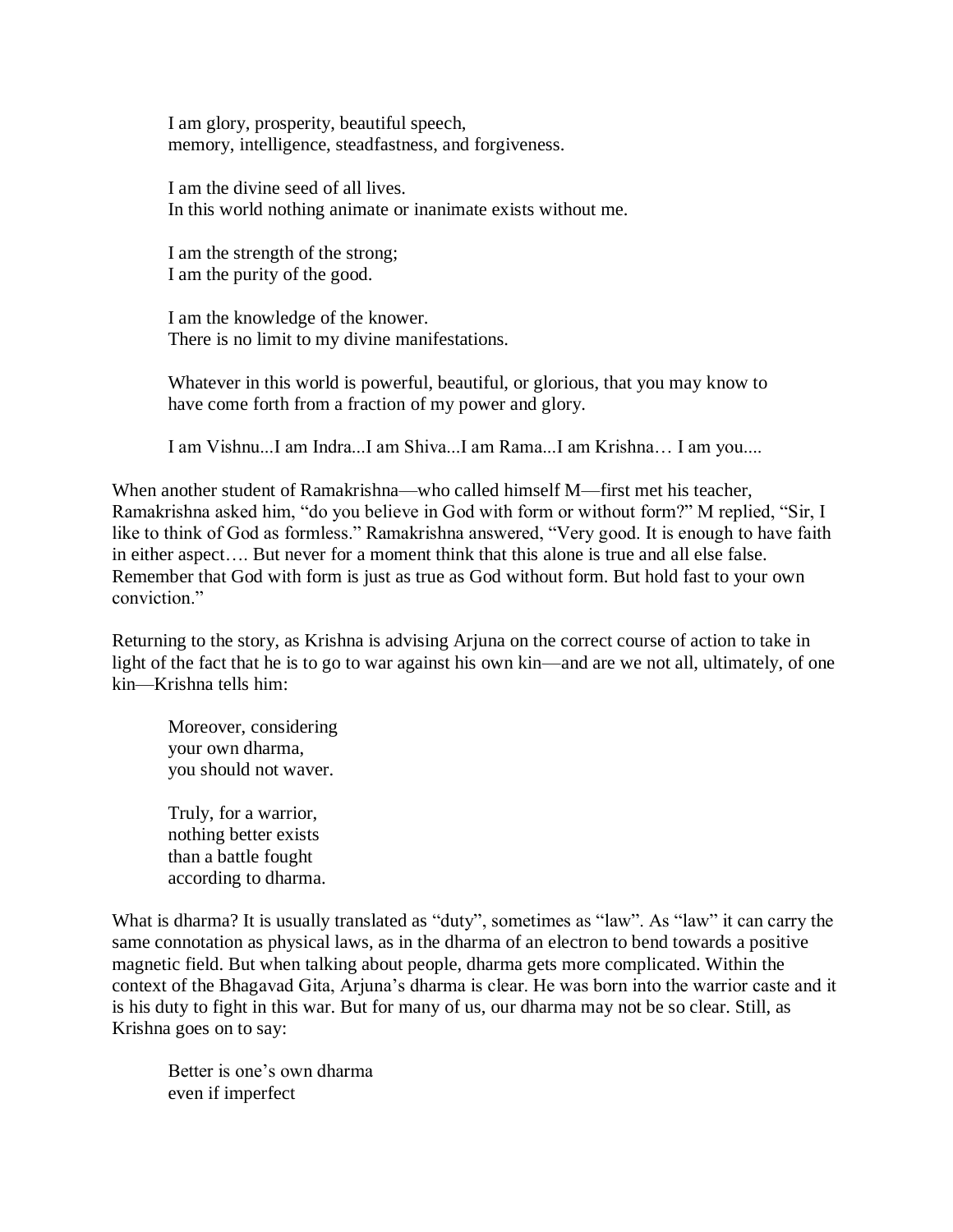than another's dharma followed perfectly.

Better is death in following one's own dharma, for another's dharma brings danger.

It is better to stumble falteringly on our own murky path than to follow another's perfectly. Indeed, all we can do is follow our dharma as best we can. Krishna tells us:

It is in action alone that you have a claim, never at any time to the fruits of such action

Never let the fruits of action be your motive; nor let your attachment be to inaction.

Notice that he is careful to distinguish non-attachment to the fruits of action from attachment to inaction, which is actually impossible. You cannot not act. Just the same, non-attachment is extremely difficult. When I participate in a march or a vigil, how can I not be motivated by the fruits of such action? Of course, I want the situation to change, or else why would I be there? On the other hand, marches and vigils so often feel fruitless that I find this reminder somewhat reassuring. I'm reminded of a protest slogan: "When we fight, we win!" On the surface, it sounds a bit absurd. How many fights for justice fail to achieve their end? But if we remain unattached to the fruits of our actions and remember that it is in action alone that we have a claim, then the phrase, "when we fight, we win!" begins to make more sense.

Krishna tells us:

Abandoning all selfish desires, a person moves through life free from worldly longings.

Without the sense of 'mine', without the notion of 'I am acting' that one attains peace.

Abandoning all selfish desires, remaining unattached to the fruits of my actions, nor being attached to inaction: this is quite difficult. And yet, if we can attain it, we can attain peace. But do not confuse this with attachment to inaction, which is, in fact, impossible. As Krishna